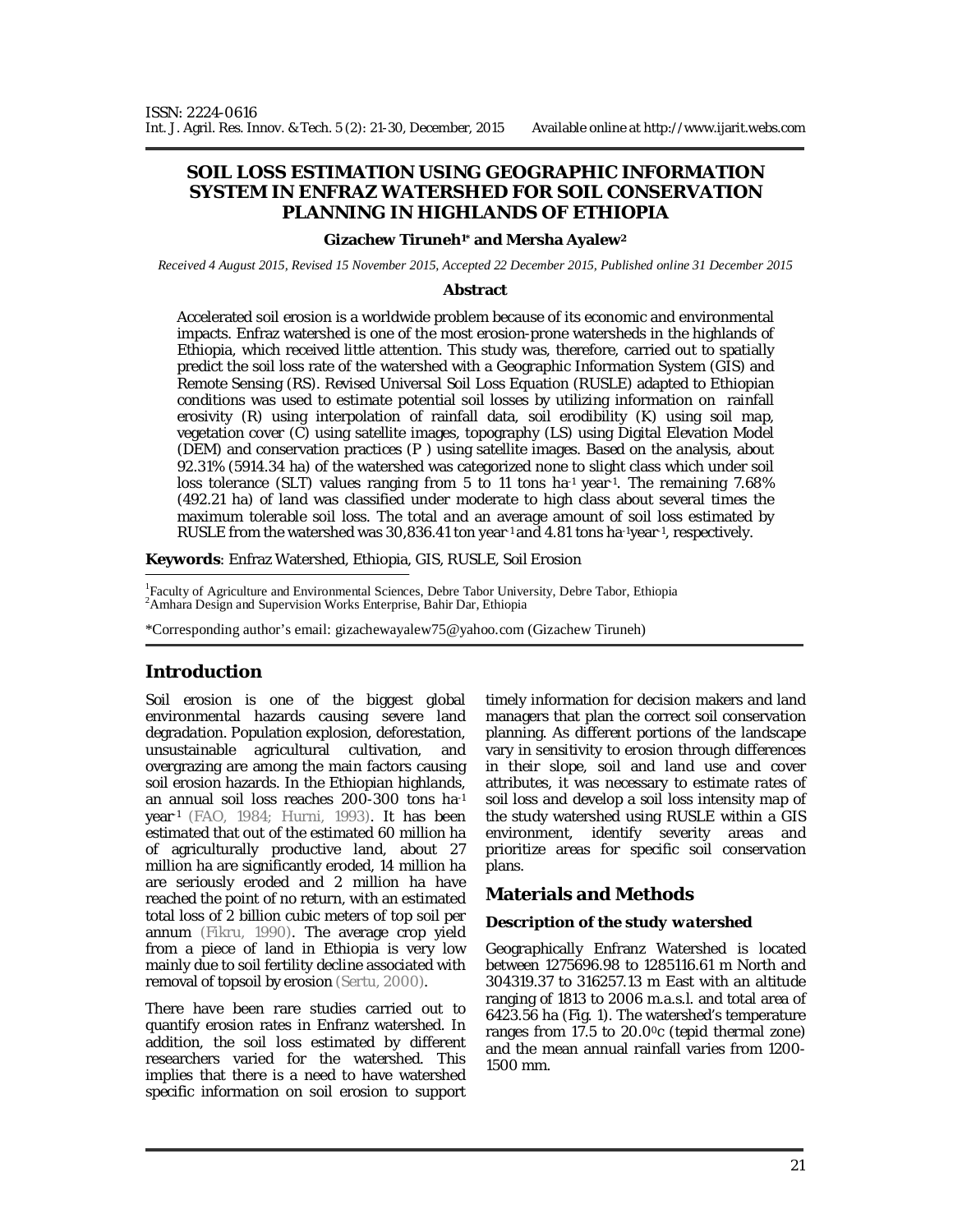

Fig. 1. Location map of Enfranz watershed

The input thematic data included rainfall, soil units, slopes and land use/cover was determined as follow:

## *Rainfall erosivity factor*

The monthly amounts of rainfall for the watershed were collected over 15 years by the<br>Amhara Regional Meteorological Agency. Amhara Regional Meteorological Monthly rainfall records from these meteorological stations covering the period 1998- 2012 were used to calculate the rainfall erosivity Factor (R-value). The mean annual rainfall was first interpolated to generate continuous rainfall data for each grid cell by "3D Analyst Tools Raster Kriging Interpolation" in ArcGIS. Then, the R-value corresponds to the mean annual rainfall of the watershed was found using the Rcorrelation established in Hurni (1985) from a spatial regression analysis (Hellden, 1987) for Ethiopian conditions to Ethiopia condition.

R=-8.12+0.562P Equation (1)

Where R is the rainfall erosivity factor and P is the mean annual rainfall (mm).

## *Soil erodibility factor*

"Spatial Analyst Tool Extract by Mask" in GIS was used to obtain soil units map of the watershed from Amhara Regional digital soil map at 1:50,000 scale (DSA and SCI, 2006). The soil erodibility (K) factor was estimated based on soil unit types (FAO, 1989; Hurni, 1985; Hellden, 1987). The resulting shape file was changed to raster with a cell size of 30 m x 30 m. The raster map was reclassified based on their erodibility value.

### *Slope length and slope steepness*

The 30 m spatial resolution DEM (digital elevation model) was used to generate slope as shown in Fig. 2 by using "Spatial Analyst Tool Surface Slope" in ArcGIS 10.1 environment. The flow accumulation and slope steepness were computed from the DEM using ArcGIS. Flow accumulation and slope maps were multiplied by using "Spatial Analyst Tool Map Algebra Raster Calculator" in Arc GIS 10.1 environment to calculate and map the slope length (LS factor) as shown in Equation 2 and 3.

L=0.799+0.0101\*Flow Accumulation Equation (2)

S=0.344+0.0798\*Slope Equation (3)

Where, L and S stand for slope length and steepness factor

#### *Land use/cover data and crop management factor*

A land-use and land-cover map of the study area was prepared from LANDSAT satellite image acquired on 2014 and supervised digital image classification technique was employed using ENVI 5.0 software. A field checking effort also was made to collect ground truth information. The LAND SAT satellite image was used to classify the current land use and land cover map. Digital image processing operations were carried out using ENVI 5.0 software.

In addition, ground truth data were used as a vital reference for supervised classification, accuracy assessment and validation of the result. In supervised image classifications technique, land use and land cover types were classified to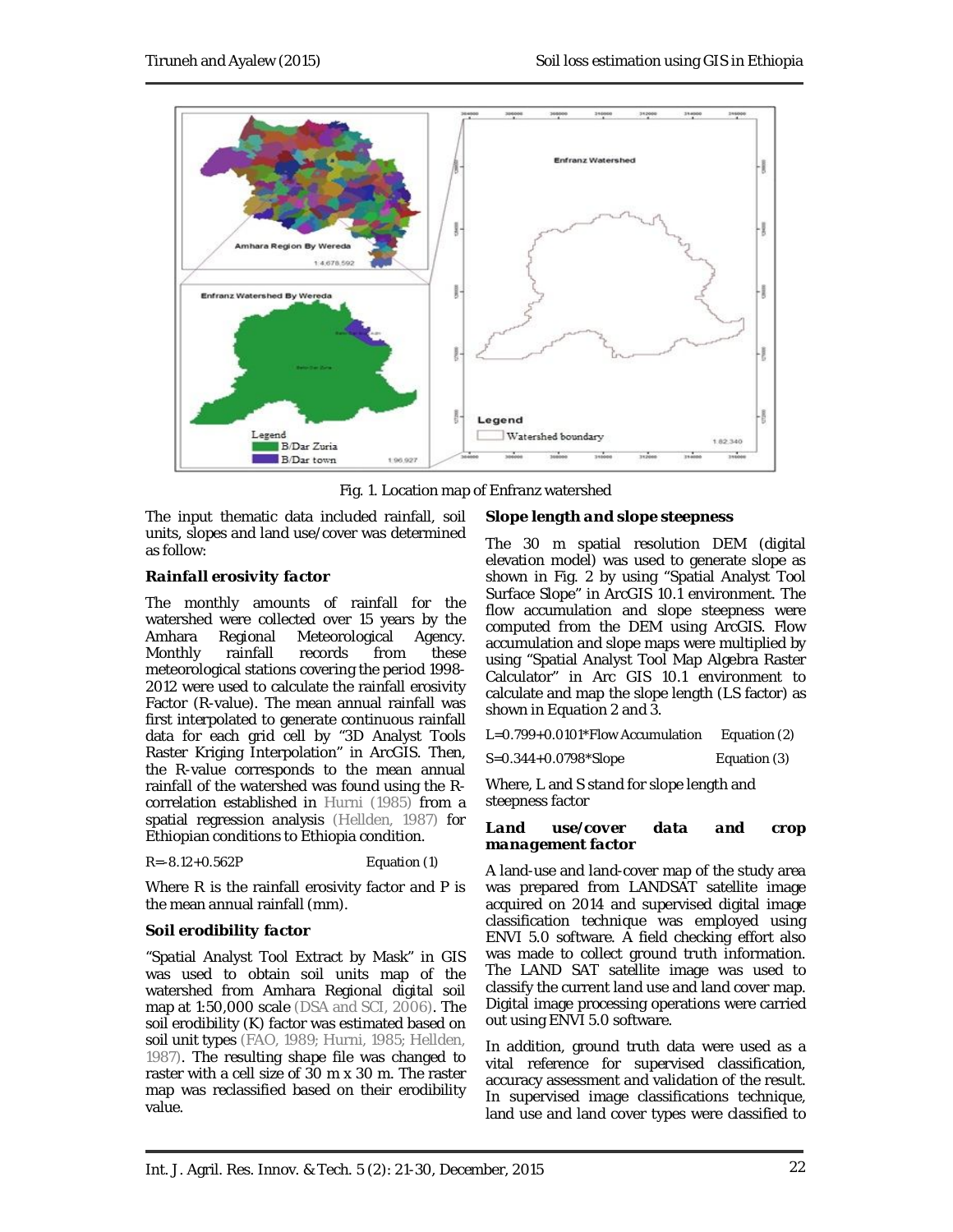use the classified images as inputs for generating crop management (C) factor and support practice (P) factor. Based on the land cover classification map, a corresponding C value was obtained from Hurni (1985) and assigned in a GIS.

## *Erosion management practice factor*

The P-factor was assessed using major land cover and slope interaction adopted by Hurni (1985) for Ethiopia condition. The data related to management or support practices of the watershed were collected during the fieldwork. Therefore, values for this factor were assigned considering local management practices and it was taken the weighed value for similar land use types. The corresponding P values were assigned to each land use/land cover classes and slope classes and the P factor map was produced.

## *Soil loss analysis*

The overall methodology involved the use of the RUSLE in a GIS environment with factors obtained from meteorological stations, soil map, topographic map, Satellite Images and DEM as shown in Fig. 2. Annual soil loss rate was determined by a cell-by-cell analysis of the soil loss surface by superimposing and multiplying the respective RUSLE factor values (R, K, LS, C and P) interactively by using "Spatial Analyst Tool Map Algebra Raster Calculator" in ArcGIS 10.1 environment as shown Equation 4 (Hurni, 1985; Gebreselasie, 1996).

For the purpose of identifying priority areas for conservation planning, soil loss potential of the study area was first categorized into different severity classes following FAO's basis of classification (FAO and UNEP, 1984).

### $A = LS^* R^* K^* C^* P$  Equation (4)

Where A is the annual soil loss (metric tons ha-1 year-1); R is the rainfall erosivity factor [MJ mm h-1 ha-1 year-1]; K is soil erodibility factor [metric tons ha-1 MJ -1 mm-1];  $LS = slope length factor$ (dimensionless); C is land cover and management factor (dimensionless); and P is conservation practice factor (dimensionless). Ground truth data selected across land covers and collected by GPS were used for checking and validation of results (Fig. 2 and 3).



Fig. 2. Procedures of RUSLE implementation in GIS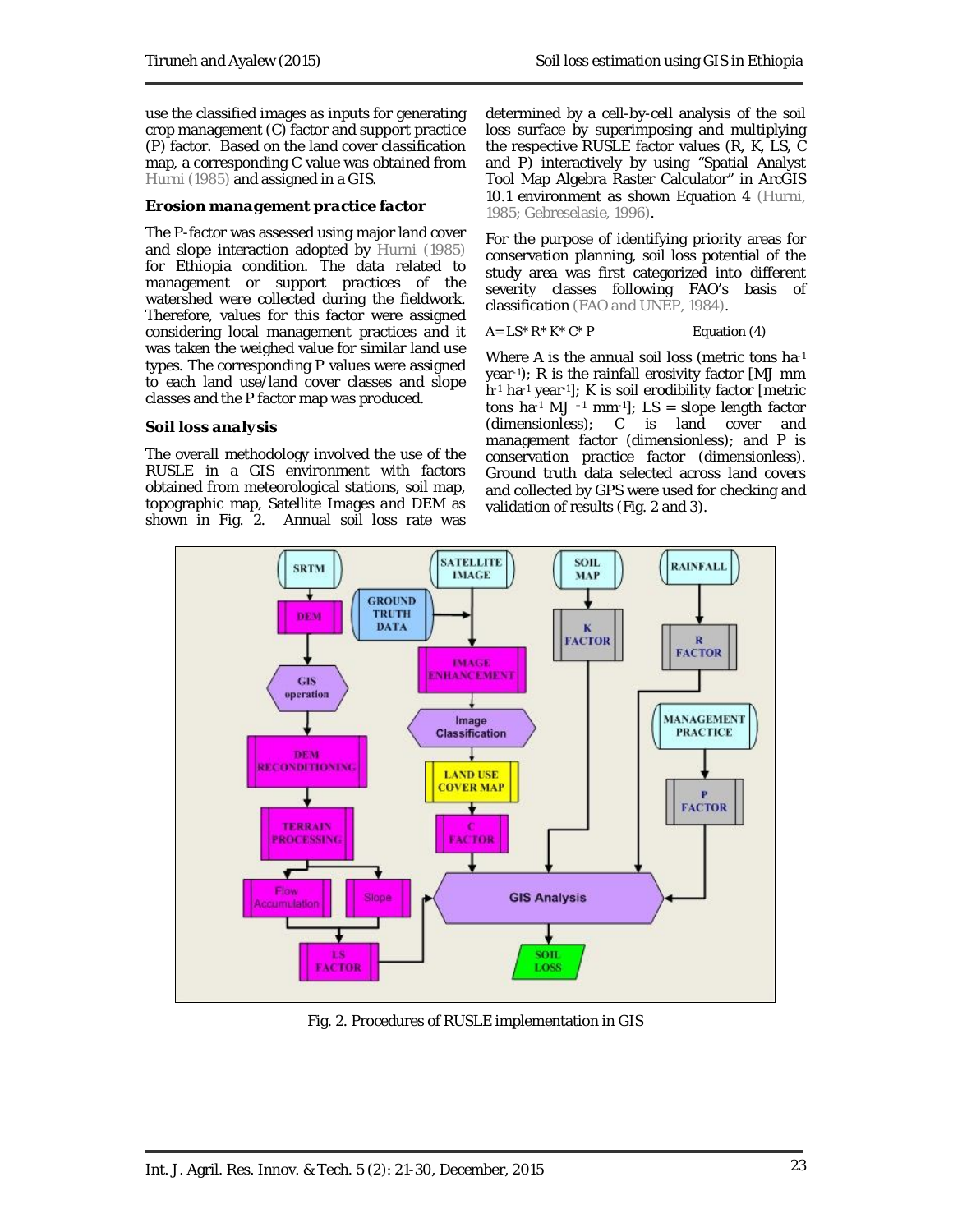

Fig. 3. GPS points used to validate against for spatial soil loss estimation

# **Results and Discussion**

## *Rainfall erosivity factor (R)*

Soil loss is closely related to rainfall partly through the detaching power of raindrops striking the soil surface and partly through the contribution of rain to runoff (Morgan, 1994). The annual rainfall of the watershed is ranging 1350 mm. The result showed that the average Rfactor value in the watershed was 750.58 MJmmha−1 year-1 .

## *Soil erodibility factor (K)*

The erodibility of a soil is an expression of its inherent resistance to particle detachment and transport by rainfall. It is determined by the cohesive force between the soil particles, and may vary depending on the presence or absence of plant cover, the soil's water content and the development of its structure.

The soil erodibility factor (K) represents the effect of soil properties and soil profile characteristics on soil loss (Renard *et al.*, 1997). Erodibility depends essentially on the amount of organic matter in the soil, the texture of the soil, the structure of the surface horizon and permeability (Robert and Hilborn, 2000). The results indicated that soil erodibility value in the study watershed ranged from 0.15 Mgh MJ<sup>-1</sup> mm−1 to 0.20 Mgh MJ−1 mm−1 (Fig. 3).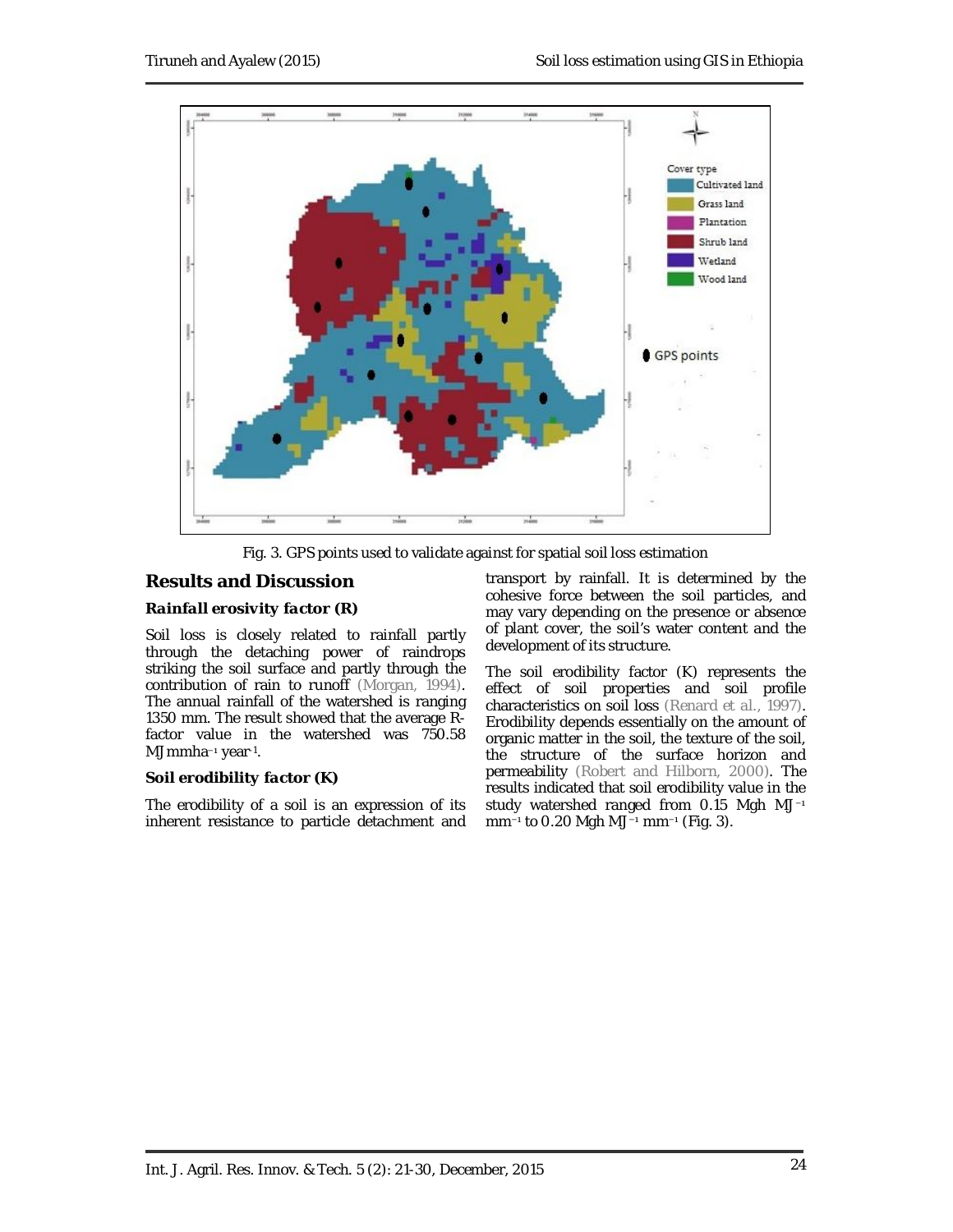

Fig. 4. Derivation of soil erodibility value from soil data

## *Slope length and slope steepness factor*

# *Slope length (L)*

The slope length and gradient factors was estimated from Digital Elevation Model (DEM) data in the GIS environment. The technique described here for computing L requires a flow accumulation grid layer. The flow accumulation also was computed from DEM. The cell size of the DEM represents the length of the cell. As shown in Fig. 4, the slope length was ranged from 0.8 to 75.38 m.



Fig. 5. Model for slope length factor derivation from flow accumulation and slope data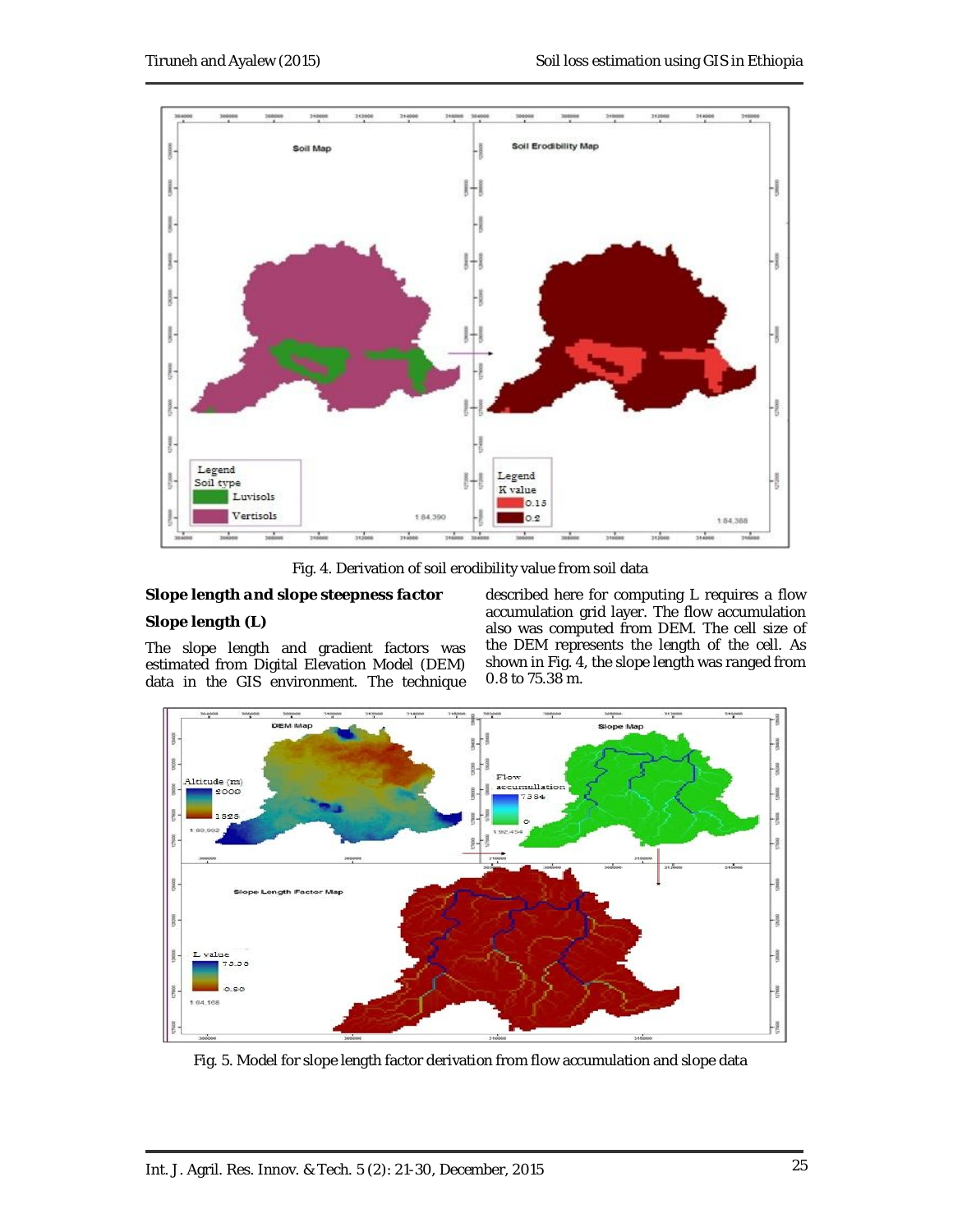### *Steepness Factor (S)*

As the slope steepness and slope grid layer increases, the velocity and erosivity of runoff increase in the down slope direction. The slope steepness factor estimated from DEM data in the GIS as slope grid layer. Fig. 5 showed the steepness factor was ranged from 0.344 to 4.29.



Fig. 6. Derivation of steepness factor from slope map

### *Land use and land cover and crop factor (C)*

The cover management factor (C) represents the ratio of soil loss under a given crop to that of the base soil (Morgan, 1994). The C- value measures the combined effect of cropping and management practices in agricultural system and the effect of ground cover, tree canopy and grass covers in reducing soil loss in non-agricultural condition. It also reflects the effect of cropping and

management practices on the soil erosion rate (Renard *et al.*, 1997). Table 1 and Fig. 6 indicated that six land-use and land-cover classes were recognized in the watershed, dominantly by cultivated land (55.55%) and shrub (28.80%). Crop management C factor values of the study watershed were ranging from 0.01 to 0.35 and it was similar with the work of Morgan (2005).

| Table 1. Cover management (C) factor values of the study area |
|---------------------------------------------------------------|
|                                                               |

| No. | Land Cover               | Area coverage |         | Cover factor (C) |
|-----|--------------------------|---------------|---------|------------------|
|     |                          | Hectare       | Percent |                  |
|     | Shrub                    | 1849.99       | 28.80   | 0.20             |
| າ   | Grass                    | 811.77        | 12.64   | 0.05             |
| 3   | Cultivated land          | 3568.50       | 55.55   | 0.15             |
| 4   | Wood Land                | 12.00         | 0.19    | 0.01             |
| 5   | <b>Plantation forest</b> | 3.96          | 0.06    | 0.01             |
| h   | Wet Land                 | 177.33        | 2.76    | 0.35             |
|     | Total                    | 6423.55       | 100     |                  |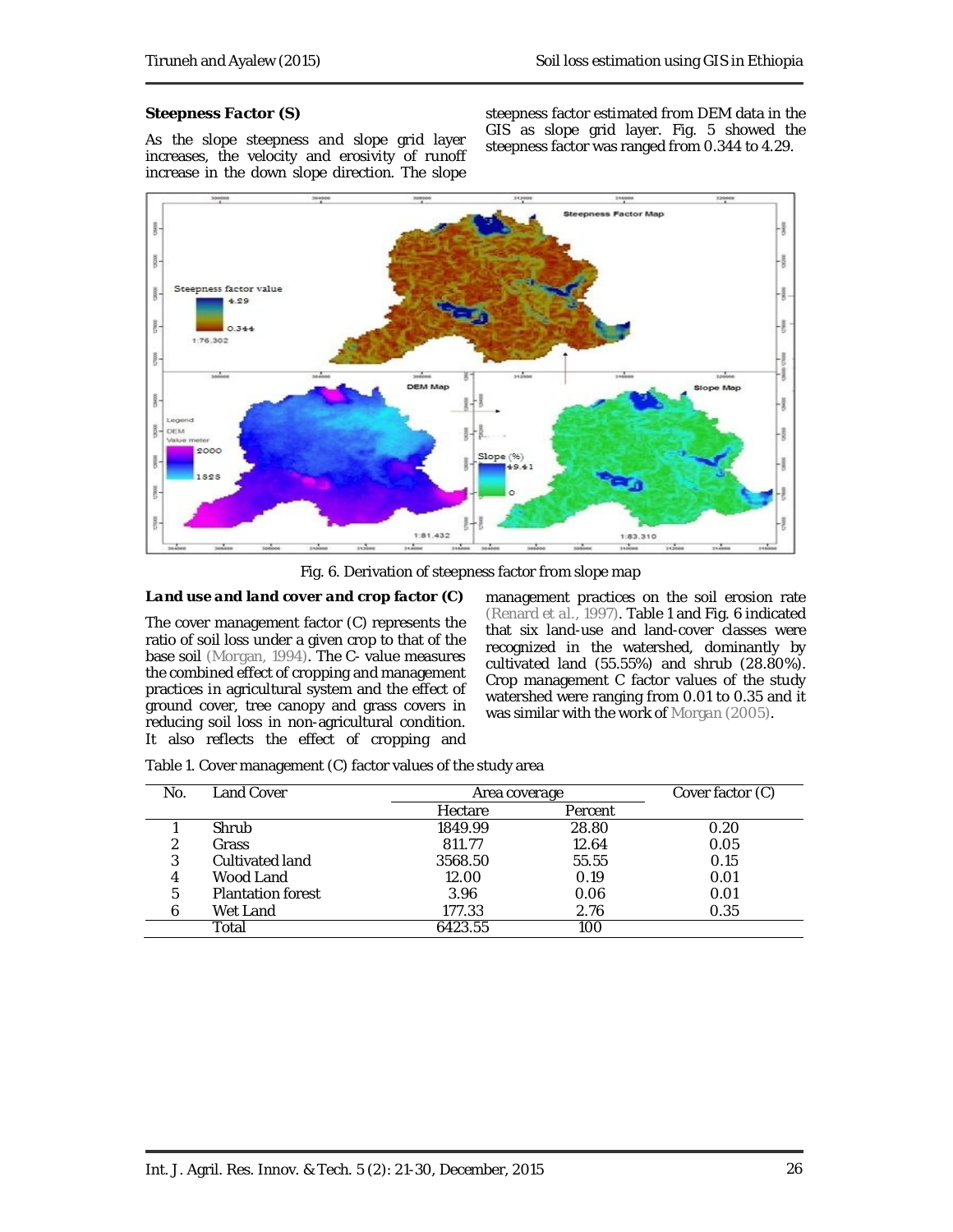

Fig. 7. Derivation of cover factor from cover type

### *Management practice factor (P value)*

The conservation practices factor (p-values) reflects the effects of practices that will reduce the amount and rate of the water runoff and thus reduce the amount of erosion. In the study area, there is only a small area that has been treated with terracing through the agricultural extension programme of the government and these are poorly maintained as implementation was

performed without participation of the local people. As data were lacking on permanent management factors and there were no management practices, the P-values suggested in Bewket and Teferi (2009) were used. Thus, the agricultural lands were classified into six slope categories and assigned P-values while all nonagricultural lands were assigned a P-value of 1.00 (Table 2 and Fig. 7).

| Land use type          | $(\%)$<br>Slope | Area (ha) | P-Factor |
|------------------------|-----------------|-----------|----------|
| <b>Cultivated Land</b> | 0-5             | 3198.13   | 0.1      |
|                        | $5-10$          | 225.73    | 0.12     |
|                        | $10 - 20$       | 96.58     | 0.14     |
|                        | 20-30           | 29.22     | 0.19     |
|                        | $30 - 50$       | 13.17     | 0.25     |
|                        | 50-100          |           | 0.33     |
| Other land use         | All             | 2860.72   |          |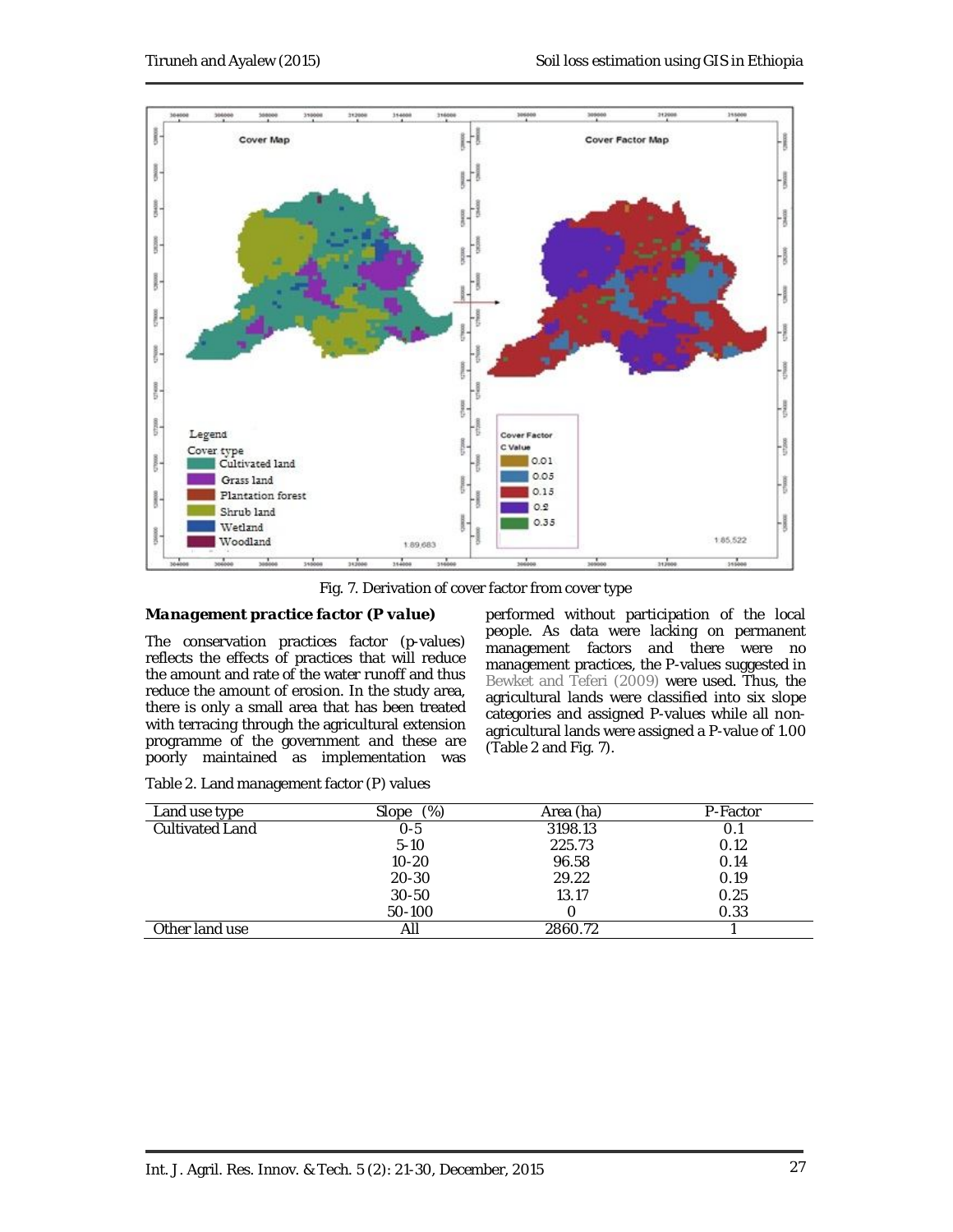

Fig. 8. Derivative of management factor from land cover and slope

### *Soil loss estimation and prioritization for soil conservation planning*

The Revised Universal Soil Loss Equation (RUSLE) has been used widely all over the world (Mellerowicz *et al.,* 1994) including Ethiopia (Kaltenrieder, 2007; Bewket and Teferi, 2009) because of its simplicity and limited data requirement. The advent of geographical information system (GIS) technology has allowed the equation to be used in a spatially distributed manner because each cell in a raster image comes to represent a field-level unit. Even though the equation was originally meant for predicting soil erosion at the field scale, its use for large areas in a GIS platform has produced satisfactory results (Mellerowicz *et al.*, 1994). By delineation of micro-watersheds as erosion prone areas according to the severity level of soil loss, priority is given for a targeted and cost-effective conservation planning (Kaltenrieder, 2007).

Based on the analysis, about 92.31% (5914.34 ha) of the watershed was categorized none to slight class which under SLT values ranging from 5 to 11 tons ha-1 year--1 (Renard *et al.,* 1996). The remaining 7.68% (492.21 ha) of land was classified under moderate to high class about several times the maximum tolerable soil loss (Table 3 and Fig. 8). The total and average amount of soil loss estimated by RUSLE from the entire Enfraz watershed was 30,836.41 tons year-<sup>1</sup> and 4.81 tons ha-1 year-1 , respectively. The implication is the contribution of the implemented soil water conservation measures in decreasing the rate of soil erosion is encourageable as compared to the results related to high soil loss estimated in the past studies. However, the present value indicates still a need<br>for cost-effective conservation planning for cost-effective conservation (Kaltenrieder, 2007; Bewket and Teferi, 2009) that decreases the amount of soil loss in the watershed.

| Soil Loss Rating<br>Area Coverage |                 |              | Priority for  |         |       |              |
|-----------------------------------|-----------------|--------------|---------------|---------|-------|--------------|
| <b>Class</b>                      | Ton ha-1 year-1 | mm year-1    | Descriptions  | ha      | %     | Intervention |
|                                   | $O - 5$         | $0 - 0.5$    | Non to slight | 4090.15 | 63.84 |              |
| П                                 | $5-15$          | $0.5 - 1$    | Non to slight | 1824.19 | 28.47 | 6            |
|                                   |                 | Sub total    |               | 5914.34 | 92.31 |              |
| Ш                                 | 16-30           | $1 - 2.5$    | Moderate      | 321.54  | 5.02  | 5            |
| IV                                | $31 - 50$       | $2.5 - 4$    | Moderate      | 67.89   | 1.06  | 4            |
| v                                 | 51-100          | $4 - 6.5$    | High          | 41.78   | 0.65  | 3            |
| V١                                | 101-200         | $6.5 - 16.5$ | High          | 14.30   | 0.22  | 2            |
| VII                               | >200            | 16.5-25      | Very high     | 46.70   | 0.73  |              |
|                                   |                 | Sub total    |               | 492.21  | 7.68  |              |

Table 3. Soil loss rating and soil conservation priority areas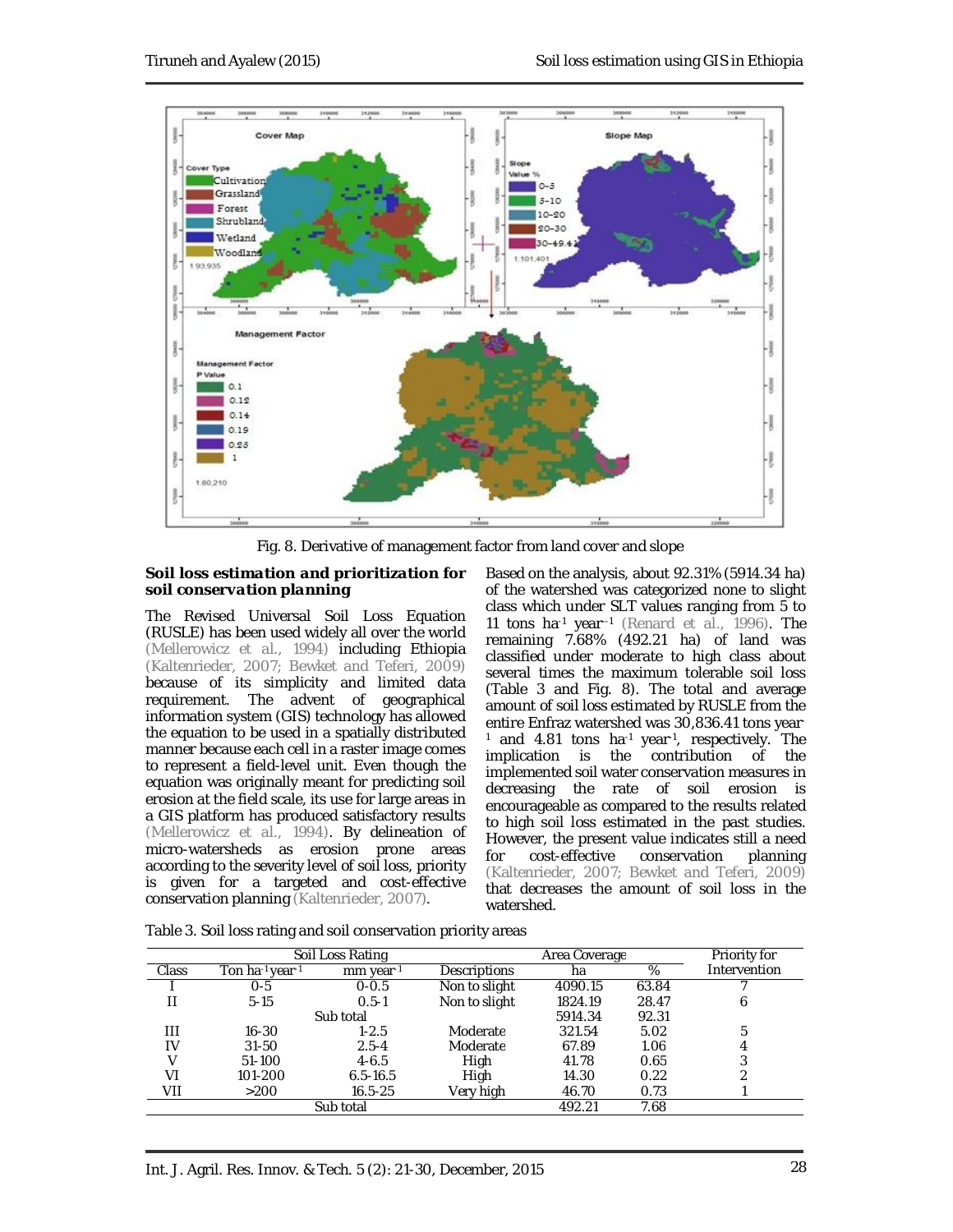

Fig. 9. Soil loss map of the watershed

## **Conclusions and Recommendations**

The predicted amount of soil loss and its spatial distribution could facilitate comprehensive and<br>sustainable land management through management through conservation planning for the watershed. Areas characterized by high to very high soil loss should be given special priority to reduce or control the rate of soil erosion by means of conservation planning. On the other hand, the management of moderate erosion hazard should be to protect them from further erosion, vegetation degradation and removal and stabilization through plantations. The study demonstrates that the RUSLE together with GIS and RS provides great advantage to estimate soil loss rate over areas. The parameter values of the factors are location specific and need to be calibrated to the specific area to enable reasonable prediction of the rate of soil loss.

## **References**

- Bewket, W. and Teferi, E. 2009. Assessment of soil erosion hazard and prioritization for treatment at the watershed level: case study in the Chemoga watershed, Blue Nile basin, Ethiopia, Land degradation & development. Published online in Wiley Inter Science. pp. 1-14.
- DSA (Development Studies Associates) and SCI (Shawel Consult International). 2006. Potential Survey, Identification of Opportunities and Preparations of Projects Profiles and Feasibility Studies. Addis Ababa, Ethiopia. p. 32.
- FAO and UNEP. 1984. Provisional methodology for assessment and mapping of desertification. ISBN 925101442, FAO, Rome, Italy. p. 84.
- FAO. 1984. Ethiopian Highland Reclamation Study (EHRS). Final Report, Rome. 1(2): 37- 46.
- FAO. 1989. Reconnaissance physical land evaluation in Ethiopia. Addis Ababa, Ethiopia. p. 68.
- Fikru, A. 1990. The role of land use planning in the improvement of natural resources management: *In:* National Conservation Strategy Conference. Ethiopia. 3: 5-12.
- Gebreselasie, E.D. 1996. Soil erosion hazard assessment for land evaluation. Soil Conservation Research Program, MSc Thesis, University of Bern, Switzerland and the Ministry of Agriculture, Ethiopia. pp. 68-82.
- Hellden, U. 1987. An assessment of woody biomass, community forests, land use and soil erosion in Ethiopia, Lund University Press, Sweden. p. 75.
- Hurni, H. 1985. Erosion-productivityconservation systems in Ethiopia. pp. 654- 674. *In*: Proceedings 4th International Conference on Soil Conservation, Maracay, Venezuela.
- Hurni, H. 1993. Land degradation, famine, and land resource scenarios in Ethiopia. In: Pimentel D. (ed.) World soil erosion and conservation. Cambridge University Press. pp. 89-97.